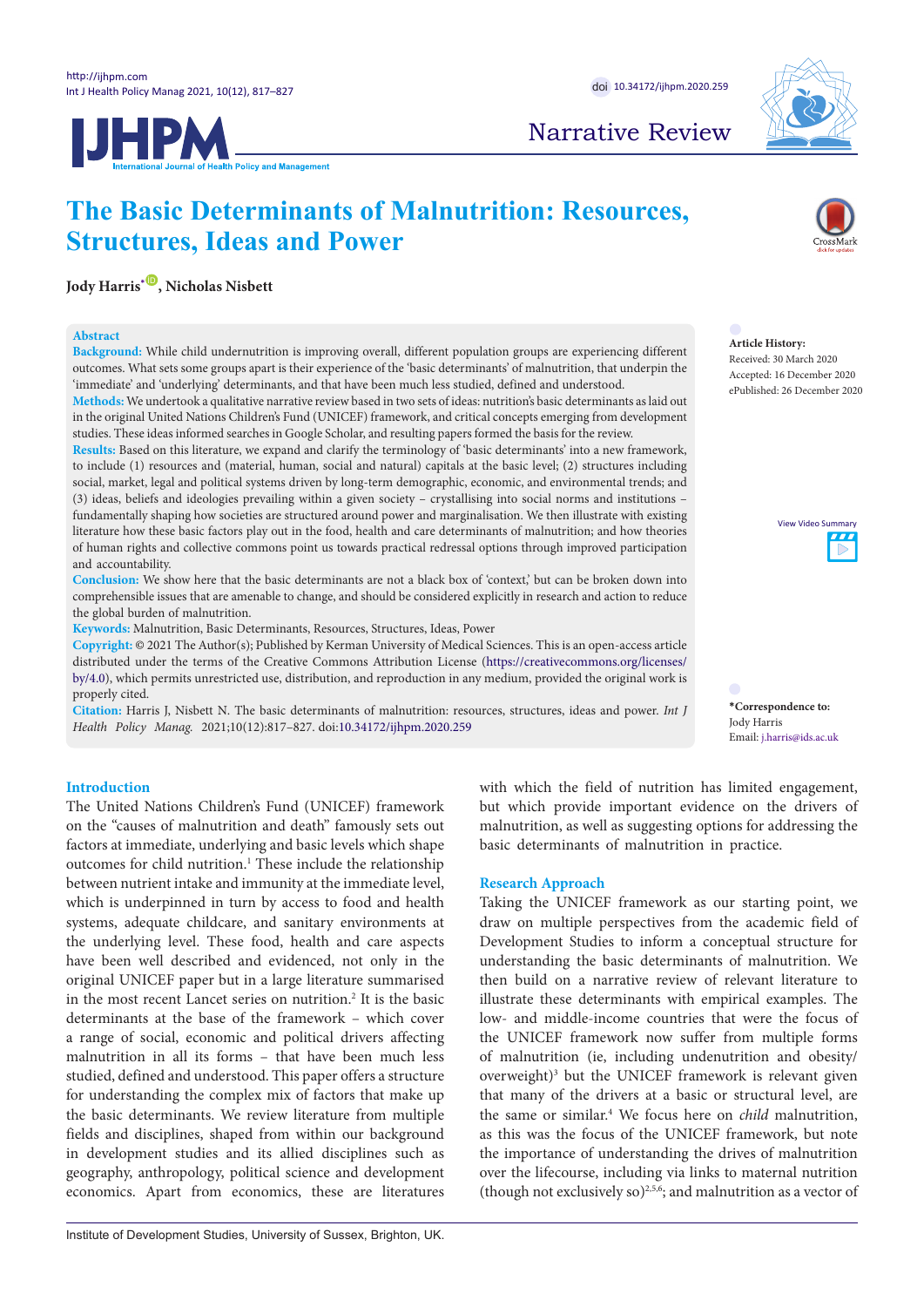intergenerational poverty and exclusion.7

While there are no established guidelines for qualitative narrative reviews,<sup>8</sup> the searches and synthesis here aimed to be systematic without being exhaustive. We set out to combine two sets of ideas: (1) An initial examination of previous iterations of the UNICEF malnutrition framework provided a list of the components that have historically been associated with the basic determinants. (2) At the same time, our previous engagement with literature and theory on the structural determinants of other relevant development issues (particularly food, health, and gender) provided a set of ideas less applied in international nutrition research. These two sets of ideas – nutrition's basic determinants, and 'big ideas' in development studies – then formed the basis for literature searches in order to find research that could inform a more robust understanding of the basic determinants of malnutrition. The search terms are listed in [Box 1](#page-1-0) and were undertaken using the 'advanced search' function in Google Scholar, with no date, methodological or country limitations. As with the original UNICEF framework, our focus is largely on low- and middle-income countries as the historic focus of development studies and of international nutrition (though this is changing with a 'universal development' lens<sup>9</sup> and the globalisation of food systems and cultures).10

Literature identified through these searches was screened for (1) relevance to understanding nutrition's determinants; (2) relevance to child nutrition; and (3) level of citation (to get a sense of the centrality of papers to a body of literature). This process drew on the expertise of the authors and of key development studies colleagues working in the fields of gender studies, health equity, and participation and accountability through conversations during the process of this work. The most relevant and cited literature was narratively reviewed (first summarising the key theses of individual papers, then looking across thematic sets of papers to synthesise their core ideas), and the reviews used to populate the updated basic determinants framework. This work was then used as a set of examples illustrating how the basic determinants play out in the areas of food, health and care.

Certainly there are limitations to our approach to reviewing the literature, including the narrowness of our search term 'nutrition' (which would miss papers on related issues such as diets or perhaps *mal*nutrition), and our choice of development studies topics (which extend far beyond this list, but were chosen for their relevance to the original 'basic determinants' descriptions in the UNICEF framework). Rather than comprehensive review, our aim was to gather key ideas in the field of development studies through a review of papers central to development studies theory, and use these to expand and deepen the notion of the 'basic determinants' for a nutrition audience. A further limitation of the paper is that the literature on low- and middle-income countries is still largely focused on undernutrition, even though there is a smaller (but growing) number of papers on obesity and overweight and related burdens of non-communicable diseases. While this scope is necessarily limited, we also note that 'malnutrition in all its forms' is a problem now besetting countries in all income categories – while we focus less on

#### <span id="page-1-0"></span>Box 1. Search Terms for Literature Searches

- "Social determinants of health"
- "Health equity"
- "Structural violence" AND health
- "Food systems" AND equity
- Gender AND nutrition
- Women AND nutrition
- "Social exclusion" AND nutrition
- Marginalisation AND nutrition
- Power AND nutrition
- Politics AND nutrition
- Participation AND nutrition
- Accountability AND nutrition

higher income countries and draw less on the obesity/noncommunicable diseases literature, there is still much of relevance here to those interested in the shared, basic drivers of malnutrition.

## **Describing the Basic Determinants**

The original UNICEF framework<sup>1</sup> has stood the test of time because it was thoughtful about the ways it depicted the causes of malnutrition at multiple levels. In describing the basic determinants of nutrition, it focused on the political, ideological and economic structures that sit between the potential resources for households to achieve good nutrition and what is actually realised; and so arguably this approach takes a social lens to the basic determinants. In the most recent academic iteration of the framework,<sup>11</sup> the description of basic determinants focuses on creating an enabling policy environment; this approach takes a governance or institutional lens to the basic determinants. UNICEF's own update to the framework describes good governance, positive norms, and sufficient resources as underpinning the rest of the framework,<sup>12</sup> building on our review below. Building on these iterations and the broader literature from our review, we conceptualise the basic determinants of nutrition as comprising three interrelated factors, described below.

#### Factor 1. Resources at the Basic Level

The resources, capacities and forms of capital available to people are tangible and intangible properties which shape the potential of individuals and groups to do things such as purchase or produce food, access proper healthcare, or care for family members (so to realise the immediate and underlying determinants which help achieve good nutrition). Traditional forms of material or financial capital including land and wealth resources have been long-studied in nutrition, with those in poverty known to be more vulnerable to poor nutrition.<sup>13</sup> Beyond wealth, individuals and groups can improve their access to food, health and care by drawing on their human or 'cultural' capital, such as education or understanding of social communication; social and symbolic capital in terms of connections to family and broader networks and social standing<sup>14</sup>; and natural capital in the form of biodiversity and other ecosystem services.15

This web of material, social, human and natural resources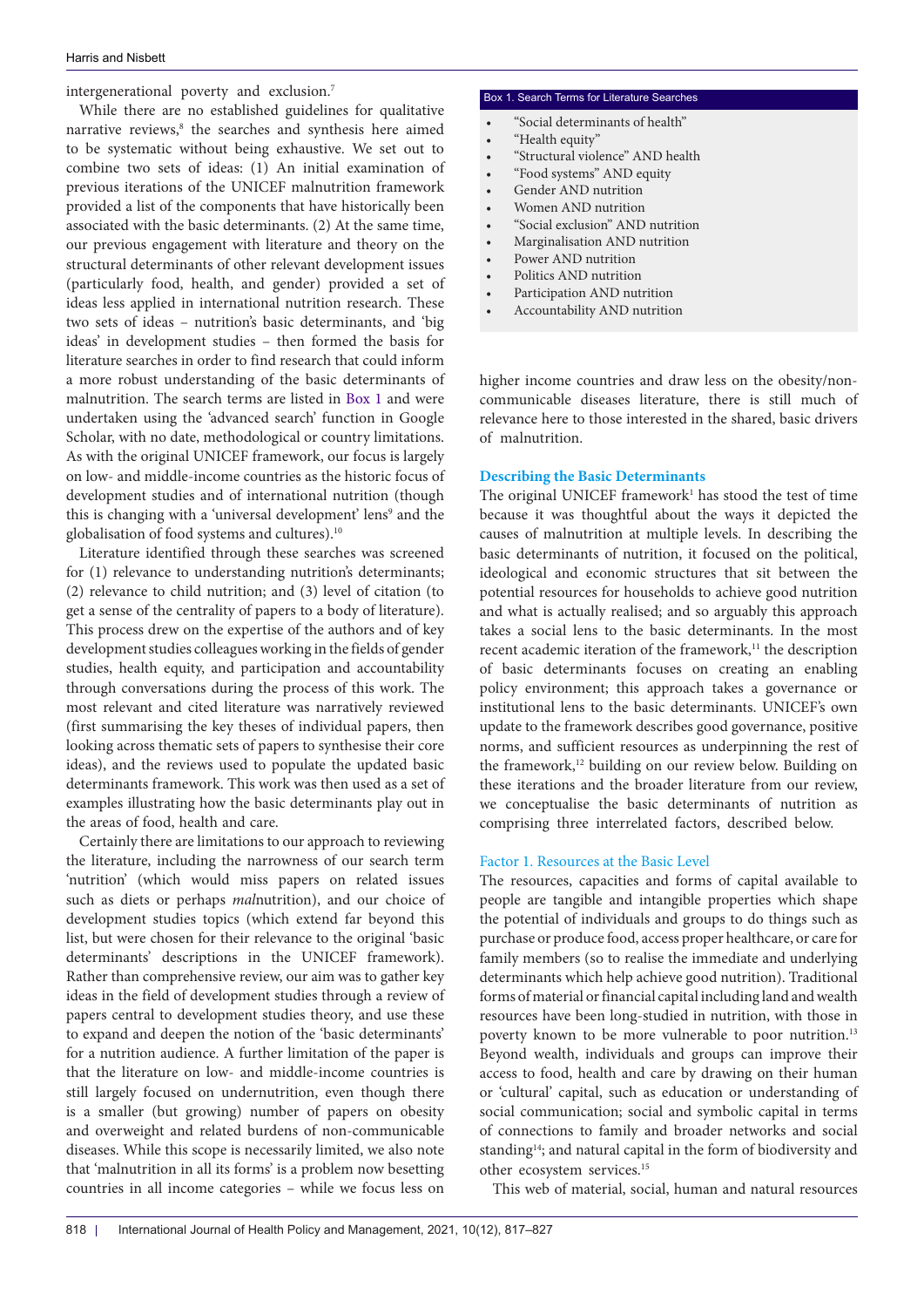is in turn conditioned by how individuals, families or wider groups are seen within society (factor 3 below) and is mediated by the structures and drivers shaping society (factor 2).

#### Factor 2. Structures Shaping Society

Broad structures and drivers affecting access to resources and forms of capital are the existing social, market, legal and political institutions shaping society, in turn driven by longterm demographic, economic, and environmental trends. These condition the provision of goods and services relating to nutrition (such as food, care or clean water) which are accessed differently by different populations. These drivers change over time, and consequently the terrain on which people build their lives can shift. For instance, changes from traditional or feudal societies to industrial and mostly capitalist societies has profoundly influenced food production in a variety of different political systems<sup>16</sup>; globalization has accelerated the connectedness of markets, people and cultures via increased economic reach and migration<sup>17</sup>; urbanization has created groups with different needs in terms of working patterns and food requirements, and hence new social classes and political constituencies<sup>18</sup>; and environmental change in weather patterns and climate change has driven vulnerability of marginal populations.19

The impact of such drivers on different people will depend on their existing web of resources and capitals (factor 1 above) while their exposure to these drivers will depend on their position within society and their access to political and social institutions of relevance, which are structured by normative and ideological forces (factor 3 below).

## Factor 3. Forces Underlying Social Trends

The ideas, beliefs and ideologies prevailing within a given society fundamentally shape how that society is structured.<sup>20</sup> Beliefs relating to the relative standing of different groups (based on issues such as gender, ethnicity, religion, age, disability and sexuality) produces stigma, marginalization and inequity for certain groups, $21$  and these different dimensions interact to condition access to the resources necessary for achieving good nutrition, as well as shaping power imbalances among different groups in their control over social and political processes.<sup>22</sup> These power imbalances can occur at micro level, determining local entitlements to goods and services, or macro level, conditioning voice and representation in broader political decision-making.<sup>23</sup>

It is the crystallisation of ideas and beliefs into social norms, such as the role of women or the dominance of certain religions, and into political and social institutions, such as policies and legal systems (factor 2 above), which in turn shape the resources and forms of capital available to households and individuals (factor 1), ultimately shaping nutrition outcomes.

These three levels of the 'basic determinants' of nutrition, are illustrated in [Figure,](#page-2-0) for clearer conceptual understanding and practical application. The left-hand side of [Figure](#page-2-0) illustrates how deeply normative issues of power and equity affect structural trends and institutional distortions to condition the resources available to different groups for accessing food, health and care. When assessing the basic determinants therefore, children are affected through both the attributes of their families and the norms of their societies, and individual nutrition outcomes are determined by the interplay of these fundamental issues within different contexts.

#### **Examples of the Basic Determinants in Action**

<span id="page-2-0"></span>While child stunting is reducing steadily at the global scale, different countries and different population groups within countries are experiencing much slower declines which are slowing progress overall; and other important outcomes such as hunger and obesity are rising, often in these same groups.24 What sets these groups apart is their experience of the basic determinants described above. While all forms of malnutrition are underpinned by the same conceptual determinants,<sup>4</sup> who is marginalised and how they experience these determinants will change with context: In Vietnam



**Figure.** Framework for Understanding and Addressing the Basic Determinants of Nutrition.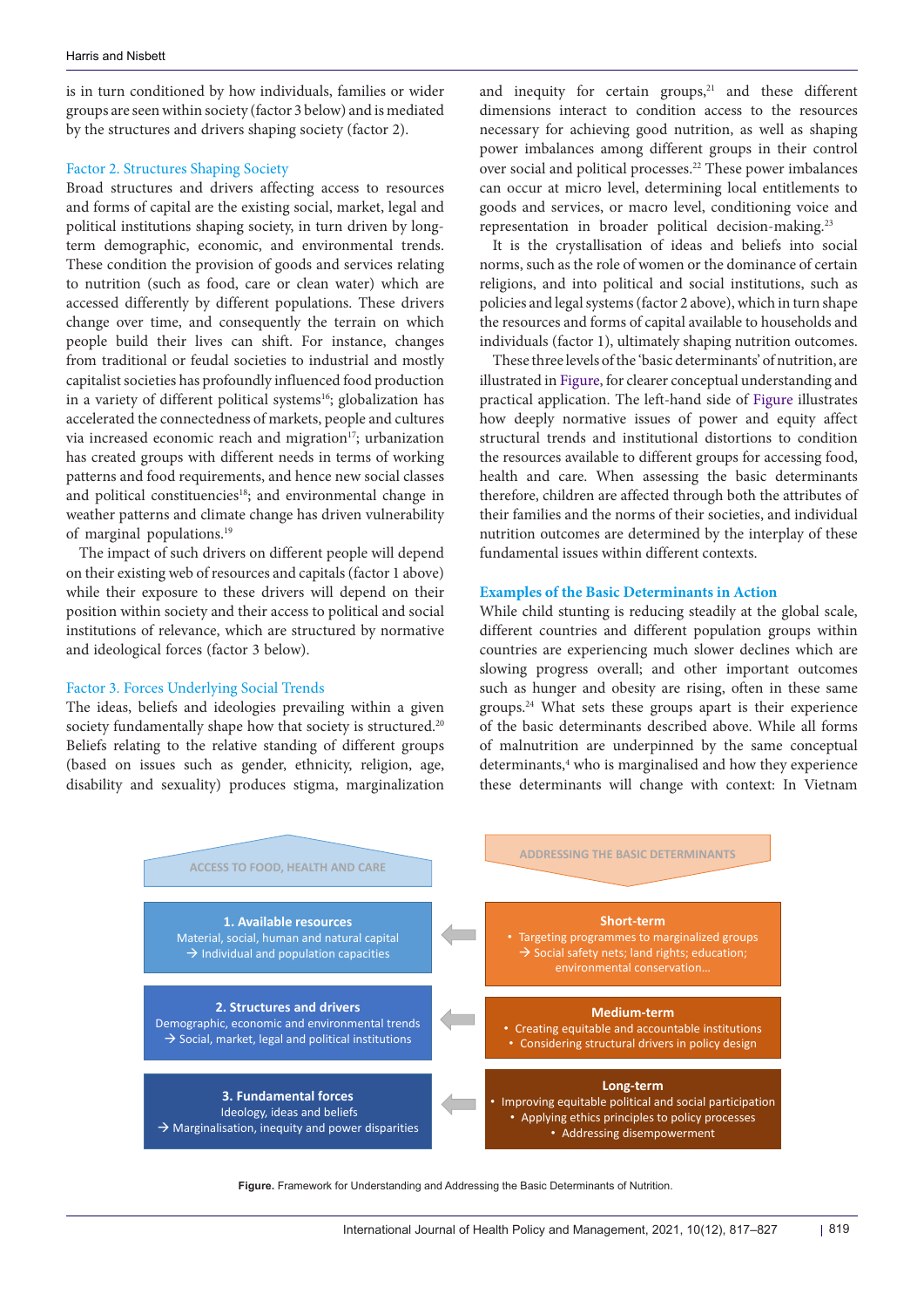for instance, it is ethnic minority groups who are most marginalised and who continue to experience higher rates of malnutrition<sup>25</sup>; and in many contexts, including countries in South Asia, poor nutrition has been strongly associated with gender inequality.<sup>26,27</sup>

Below, to illustrate this further, examples of the interactions between the resources, structures and fundamental forces comprising the basic determinants of nutrition are explored through existing evidence on the social determinants of health; evolving food systems; and the role of family structures. These map, respectively, to the underlying determinants in the UNICEF framework: health, food and care.

## Health Equity and the Social Determinants of Health

The World Health Organization (WHO) Commission on the Social Determinants of Health concluded, based on its threeyear examination of the global evidence, that "poor social policies, unfair economics, and bad politics are killing people on a grand scale."28 It focused on the "causes of the causes" that lie beyond the proximal reasons for poor health. Those who have studied the impact of such health disparities in children have outlined just how systematic and entrenched they can be; they are therefore labelled inequitable, rather than simply unequal, as they stem from disadvantage which accrues systematically to particular groups of people because of their socio-economic position.<sup>29</sup>

Poverty is one such driver. Poorer children are not only more exposed to risks such as unhealthy sanitary conditions or pollution, but also more likely to have lower resistance to illness – in part due to the links between the immune system and nutrition, or suboptimal foetal development leading to low birth weights.<sup>30</sup> But the unfairness continues all the way through their contact with – or their very exclusion from – health systems: Poorer children are the least likely to receive preventative interventions such as vaccination, and when ill are less likely "to be taken to an appropriate healthcare provider."30 If receiving healthcare, they are then "less likely to receive appropriate care because facilities serving poor communities are not as likely to have well-trained staff or to be stocked with drugs as facilities serving wealthier communities."30 Ultimately "the odds are stacked against the poorest children at every one of these steps. As a result, they are more likely than their better-off peers to die in childhood."30

Notably however, income poverty alone is not the sole factor in such cases of multiple deprivation<sup>31</sup>: Social exclusion and marginalization leading to and interacting with poverty includes discrimination based on gender, ethnicity and other social attributes which condition social status and therefore exposure to health risks and access to health systems.<sup>28</sup> An example of such exclusion and marginalization acting together to limit nutritional outcomes is the exclusion of India's scheduled tribes (ST) and scheduled castes in health and nutrition coverage. In the state of Odisha, for example, recent research highlights how rates of stunting amongst ST communities are at 46.1%, compared to 25.3% in non-ST populations.<sup>32</sup> Coverage estimates of essential health and nutrition interventions in predominantly tribal districts show a significantly lower level of service provision than in nontribal districts<sup>[1]</sup>.<sup>33,34</sup> Such poor coverage may be a result of geographical marginalisation interacting with poverty and ethnic marginalisation (ST populations tend to live in less accessible hilly areas, further from road networks); though this in turn will interact with social stigma, with non-ST health providers reportedly less willing to provide services or visit the homes, hamlets or villages of ST clients.<sup>35</sup>

While this all paints a depressing picture, work on health equity has also charted a number of ways that communities, cities and countries have worked to tackle these basic determinants in systematic and structured ways. More generally, it is true that health system improvements tend to accrue to the richest segments of the population in proportion to their wealth (the social 'gradient') unless specific measures are taken to make such health systems pro-poor.<sup>36</sup> But where governments have attempted to focus on the needs of poorer populations or deprived areas, in a sustained and considered way, then health equity has improved. As China, Costa Rica, Cuba, Kerala and Sri Lanka have shown, this can happen under very different political systems and circumstances, so long as political will and policy is oriented towards such equitable measures.<sup>37</sup> Other sector-specific policies (in eg, social protection and education) can similarly be targeted to reach marginalized communities, some of which may be linked to health service provision including nutrition advice.<sup>38</sup>

#### Evolving Food Systems

Judging whether modern food systems are effective depends on the yardstick used, but by most measures they are not working well for all: both the numbers of obese children and those that are hungry are rising, suggesting failures in apportioning entitlements to food<sup>23</sup>; and the numbers of stunted children and those with micronutrient deficiencies remain high, suggesting inadequate quality of food for many.39-41 Measured against the realisation of a right to good food, or simply consistent access to adequate food, modern food systems are not providing quality diets and good nutrition to all.<sup>42</sup>

A range of structural changes interact in shaping the current food system on both production and consumption sides. On the production side, food systems are moving further away from local food production for local consumption, and towards globalized supply and trade models. Such trends were well established under successive global 'food regimes'43 established in the colonial and post-war periods, with global flows of capital (subsidies, land acquisition, agricultural inputs and agri-food commodity trade) central to global geopolitics, whether in the colonial flows of basic foods into imperial metropolitan centres; or in the continuing role of subsidy regimes in the United States and the European Union (EU) in supporting heavy concentration in production of staples and animal feeds such as corn, wheat, soy and dairy.<sup>16,43-45</sup> Such geopolitics shaped food production not only in the colonial/ high income centres of power, but fundamentally shaped world markets in the shape of flows of highly subsidised soy from the United States, or similarly 'dumped' grain surpluses from the EU, aided by tariff walls, export subsidies and 'food aid' policies.43 Collectively, these geopolitical considerations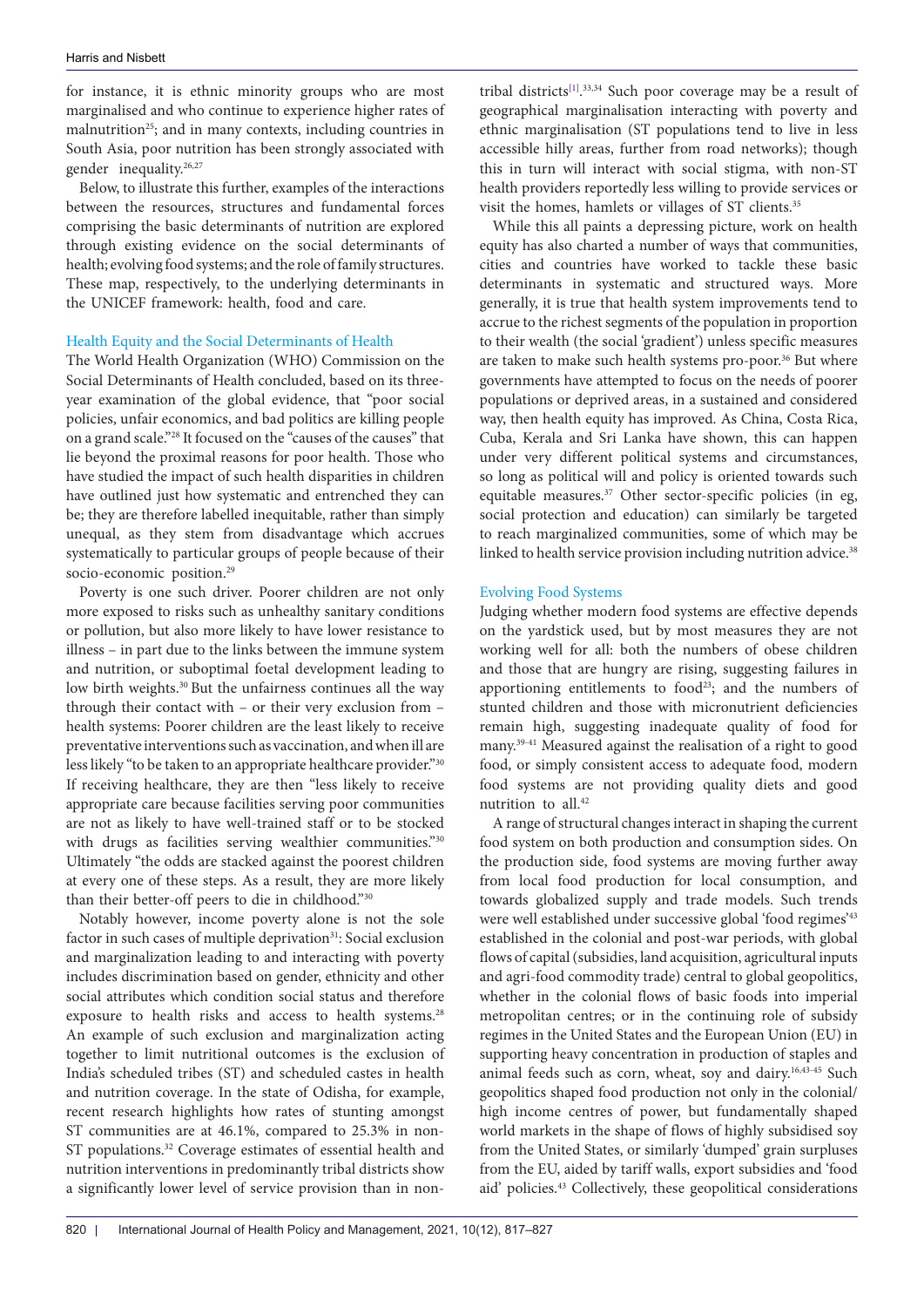have set the terms of trade for both diets and the agricultural livelihoods on which a large proportion of the world's poor still depend, as well as binding narratives on what is possible in terms of dietary or food system change.<sup>46</sup>

Agriculture and food products were included in world trade agreements from the time of the General Agreement on Tariffs and Trade agreement in 1994, opening markets to business forces that had previously been state-controlled with a food security focus, further shaping food environments in terms of availability, price and marketing of foods, mostly with the effect of limiting production possibilities for Southern producers facing the unbeatable combination of growing commercial size, vertical integration and heavily subsidised or protected crops grown in the North.10,47 The globalization of the food system, accelerated since that time, has led to bottlenecks concentrating power in an 'hourglass' shape with millions of producers and consumers at either end, but only a few large processors and marketers in the middle; in many of these middle stages, only 4 firms control 40% of the food market, for instance.48 The power to make food decisions is therefore moving further away from producers and consumers (and even from national governments), with national policy space increasingly limited or bound by multilateral trade rules or multilateral/bilateral investor protection treaties, or associated 'regulatory chill'49 Newer agricultural powerhouses such as Brazil now join existing powerful agri-exporting nations and groupings such as the United States and the EU in shaping subsidy, investment and global trade regimes in the interests of their export industries<sup>47</sup>; meaning both national policy and outward looking trade policy is increasingly also shaped by 'regulatory capture' by various commodity lobbies or food based commercial interests.50,51 On the consumption side, economic and in some cases ecological forces or shocks are moving more people to urban areas and towards different food acquisition strategies; and socio-cultural forces and marketing are changing preferences and food aspirations.<sup>52,53</sup> There have been positive and negative outcomes of these structural changes for food and nutrition, but the culmination in much of the world is a 'nutrition transition' away from traditional diets towards a similar global dietary pattern.<sup>10,52</sup> Which foods people can access in this changing environment depends largely on their resources, with food price changes affecting the poor the most because they spend a higher proportion of their income on food.10 Notably, those with financial resources can in general access the positive fruits of food system change in the form of diverse nutritious and fresh foods, while poverty – built on marginalisation – restricts these choices to the basic (staple foods) or the cheap (long-life processed foods).54,55

In addition to these large global changes, local forms of marginalization beyond poverty also affect food access, for instance hunger tends to be higher in countries with limited or contested rights to land and water for some groups,<sup>10</sup> and the intersection of existing malnutrition (limiting labour and learning) with other forms of inequity amplifies disparities.<sup>56</sup> One of the most economically poor and environmentally fragile parts of rural Bangladesh – the wetland Haor communities in the country's North East – provides an

important localised example of how multiple aspects of marginalization and structural change interact. Here physical, social, cultural and natural capital combine in the form of land and fishing rights only available to traditional rights holders<sup>57</sup> or beneficiaries of new resource sharing arrangements. Such factors are compounded by beliefs around gender – women are both less likely to be traditional rights holders or beneficiaries of new schemes, and generally have a very low level of participation in decision-making – factors which combine with low health and reproductive service access to lead to larger families and intra-household pressures on available food.57 The region is also home to extremely poor migrants from others parts of Bangladesh or surrounding countries, attracted by the promise of marginal land. The situation of the Haor illustrates, therefore, how the extreme poor, particularly migrants and women, are excluded from natural capital essential to producing or accessing food, if they lack the physical or social capital of family land rights (a form of social institutions); or the social and cultural capital necessary to access new resource management programmes (a political institution) which tend to privilege longstanding residents of the region, existing large landholders, and men.<sup>57-59</sup> All these factors combined go some way to explaining why communities surveyed in the Haor region had a stunting rate of around  $45\%$  in 2016,<sup>60</sup> much higher than the Bangladesh average at that time<sup>[2]</sup>.<sup>61</sup>

Ultimately, differences in food access and nutrition outcomes are demonstrably avoidable, and hence inequitable; social justice principles demand they be addressed.<sup>10</sup> Some food access issues can be addressed through policies in agriculture, land, trade and social protection – though individualized food security and nutrition programmes at a local level, such as developing people's cooking skills and nutrition education, can potentially de-emphasise the sociopolitical contexts that structure unequal nutrition outcomes in the first place.<sup>62</sup> But food security is not just a policy issue: eating behaviours are a response to daily living conditions, so change can be sought directly through the food system, but also through broader political, economic, social and cultural pathways.10

Food systems are also about where power sits, and conceptual tools are available to identify the different forms of power that exist at different levels within the food system, which then allow interventions to focus on where power is exerted, and allow activists to exploit spaces for change.<sup>56,63</sup> Changing definitions can also allow different actions, for instance the concept of food sovereignty has a broader vision than the accepted definition of food security, including ideas around community rights and power to locally manage food system resources and trade, explicitly taking into consideration concentration of power in the current global food system.62 Sustainably and fairly improving food access requires addressing unequal distribution at its root – addressing issues such as poverty and land access – and therefore requires revealing and challenging power disparities at multiple levels, from addressing power among food system actors to empowering marginalized groups in society.10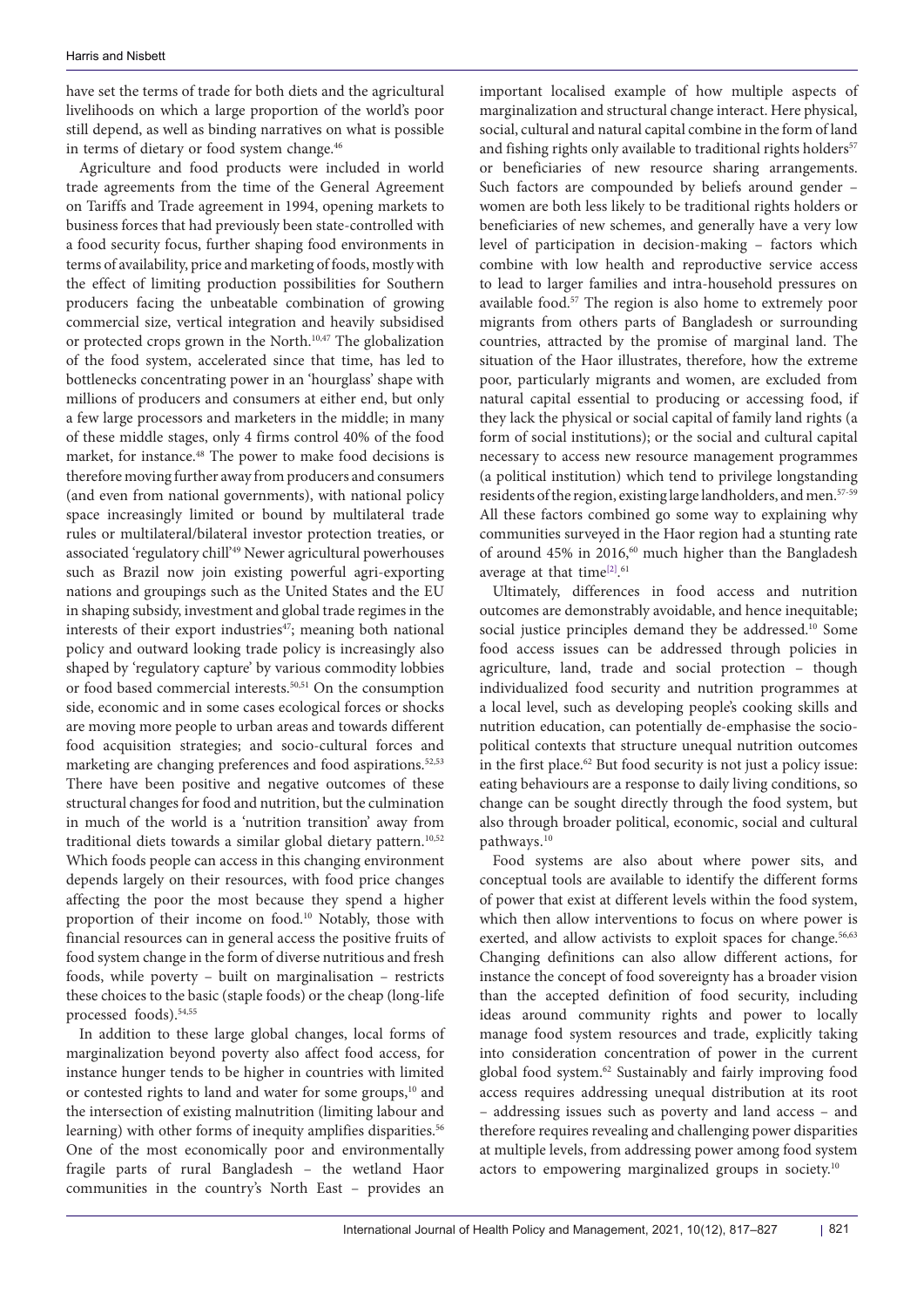## Gender, Family Structure and Childcare

Every household has to make decisions on how to deal with balancing income-generating and productive labour, with care and reproductive labour (the unpaid work done as part of child-care or care for other family members and the home environment). These decisions on the division of household labour are seen to take account of both practical factors (such as time availability of household members, and the relative resources of men and women in the household) and ideology and broader social norms (such as patriarchy and gender roles).64 The relative weight of these different factors depends on context, and these decisions will therefore be taken differently in different social and economic contexts over time.

A feature of society in the Organisation for Economic Cooperation and Development (OECD) countries over the past century for example has been a remarkable rise in female labour force participation and closing of gender-based education and pay gaps, alongside declines in fertility rates and declining household size.<sup>65</sup> In these countries, labour participation has been linked to economic change (such as industrialization), social and political change (such as women's movements in the 1900s and 1960s), and demographic change (such as debates around fertility and population size).<sup>66</sup> The picture is different in other contexts, with less than 30% of women documented as participating in the labour force in the Middle East, North Africa and South Asia.<sup>67</sup>

Notable in most social research on household labour roles in these very different contexts is that women continue to provide a majority of care and reproductive labour, whether employed or not.64,68 Over different locations and times, women have juggled multiple roles inside and outside the home. Family structure and childcare as a determinant of nutrition therefore reference the position of women in families and societies, and the power of young women of childbearing age relative to men and to women who are older or of a higher social class. It has long been recognized that women with greater status by various measures tend to have more control of resources, better access to information, and better self-confidence, selfesteem and mental health; and that their children tend to have better nutrition, as do women themselves.<sup>69</sup> A common but poorly evidenced narrative is that women, particularly in poor households, must undertake productive work to survive, and so have less time for 'reproductive work', which may lead to poorer child nutrition outcomes; while non-poor households are less sensitive to this trade-off.70 Responses to time pressure – and therefore effects on nutrition outcomes – have, however, been found to differ according to household contexts beyond income, such as household composition and the availability of other household members to take on care burdens<sup>71</sup> – particularly, in some contexts, kin we might not normally think of such as grandmothers and siblings.72 Moreover, in some contexts, such as many OECD countries, child outcomes have improved even as women have worked more outside of the home; though this is not to say there are never trade-offs between economic labour and childcare, with kin not always available in some urban contexts, such as was found in one study in Kenyan cities.<sup>73</sup>

The difference is not, therefore, in whether women work, but in how they are supported in their multiple roles by their family, employers, society and government, as households' social and economic contexts change due to structural economic and social drivers. Enabling environments for the care of young children remove or remedy structural and social barriers. A much-studied example is the enabling environment for breastfeeding as a key battleground over women's rights and responsibilities in nutrition. Where women are not permitted to enter the workforce and are expected to play a purely reproductive role, or where they must work to survive at the expense of childcare, there are evident ethical issues of choice which policy can play a role in overcoming. In Vietnam for example, a key advocacy focus over the past ten years has been for an expanded maternity leave policy, to provide women working in the formal sector with a minimum of six months paid maternity leave which equals the six months of exclusive breastfeeding suggested in international recommendations.74 In 2012, Vietnam's National Assembly approved an increase of maternity leave from four to six months, in addition to an extension of a current ban on the advertising of breast milk substitutes from 6 to 24 months; both policies were intended to protect and promote breastfeeding in the country's expanding female workforce, though women working in informal sectors and traditional agriculture are still not protected.

Where employment is desired or required, good work and higher wages mitigate the negative effects of lower breastfeeding on nutrition outcomes<sup>75</sup>: despite significant changes in family structures, child outcomes such as mortality have improved in OECD countries over time despite reductions in breastfeeding.<sup>65</sup> Most positively, parental policies supporting both productive and reproductive roles are present in many higher-income countries, aimed at enabling women (or families) to combine or choose between career and parenthood, and altering social norms regarding gender roles<sup>66</sup>; these maternity protections are not present in many low- and middle-income countries where women are entering the labour force, however, or in more rigidly marketbased economies such as the United States. Policy options to support breastfeeding (either alongside or instead of work, depending on choice and circumstance), include maternity leave policies, health insurance for lactation support, regulations to restrict the marketing of breast milk substitutes, and baby-friendly hospitals.<sup>76</sup> Beyond specific policy options, it has been noted that "to overcome the gender bias that is deeply entrenched in systems of social protection and to make citizenship truly inclusive, care must become a dimension of citizenship with rights that are equal to those that are attached to employment."77

## **Addressing the Basic Determinants**

Drawing on the framework outlined in this paper ([Figure](#page-2-0)) it follows that the basic determinants of nutrition can be addressed at different levels (the right-hand side of the figure): intervening directly in the resources available to different groups in the short term (including social safety nets, land rights, education and conservation); considering how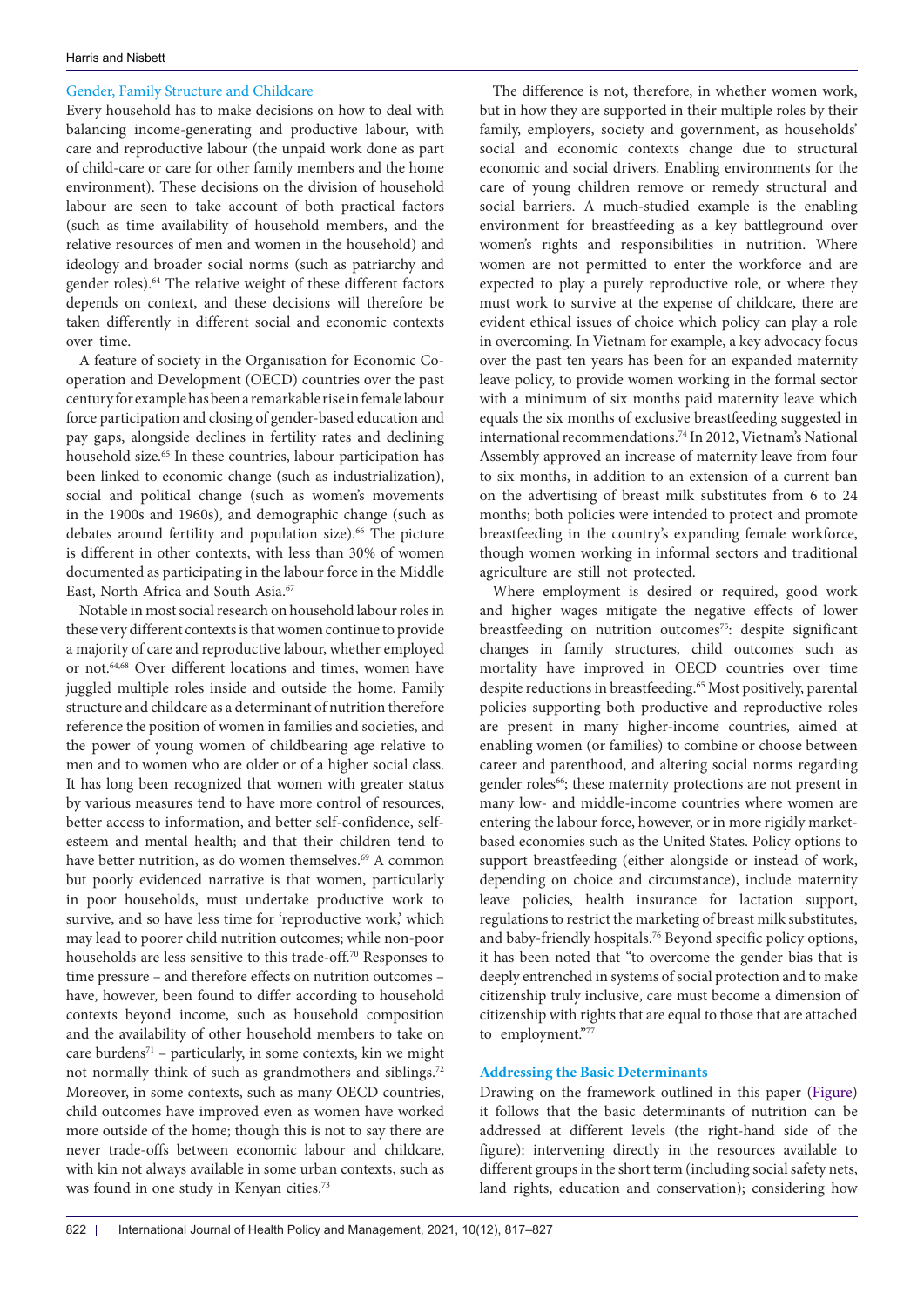institutional and structural forces are affecting the underlying determinants in different contexts in the medium term; and working more deeply on issues of marginalization, equity and power over the long term (expanded below).

## Individual Human Rights and Collective Commons Frameworks

Urban Jonsson, an original architect of the UNICEF nutrition framework, speculated in 2010 that two narratives of nutrition were in competition: the 'investment in nutrition paradigm,' proposing that allocating more money to technical nutrition interventions to scale up service provision to larger populations would speed improvements in malnutrition outcomes; and the 'human rights approach to nutrition paradigm,' proposing that political action towards greater entitlements to and accountability for good nutrition would be required to catalyse improvements in both process and outcomes.78 Rights to food<sup>42,79</sup> and health,<sup>80</sup> as well as women's rights<sup>81</sup> and the rights of other marginalised groups,<sup>82</sup> emerged in much of the literature we reviewed for this paper, and speak directly to the issues of marginalisation and the basic determinants of malnutrition discussed above. While the international nutrition policy community has made huge strides in framing nutrition as an investable technical field, the potential of a human rights approach to nutrition is much-invoked but less explored. No international human rights covenant explicitly recognizes the right to nutrition. $83$  Much of the discussion of a right to nutrition in international development debates has been incorporated into a discussion of the right to food – defined as the ability of people to feed themselves with dignity with foods that are available, accessible and adequate.86 Based on the framework of international human rights law and the values that underpin it, core principles of a rights-based approach in practice are participation, accountability and non-discrimination $84$  – direct corollaries to the marginalisation and disempowerment inherent in the basic determinants of malnutrition. Some food and nutrition programmes internationally have applied a selection of rights principles by, for example, targeting the most nutritionallyvulnerable groups, analysing the underlying causes of hunger, promoting participation and empowerment, and undertaking rights-focused evaluations.<sup>85</sup> It has been suggested however that other critical elements of rights-based approaches are frequently overlooked in practice, particularly understanding stakeholders' roles and obligations, integrating legal aspects into programmes, incorporating rights into monitoring systems, and integrating recourse and claims mechanisms into accountability programmes.<sup>85</sup> What remains - if a human rights based approach is desired – is to arrange these pieces of the puzzle more squarely within existing human rights frameworks in order to acknowledge these as entitlements and duties rather than passive receipt of inputs or development programmes, and completing the list of factors that comprise a human rights framing, such as equity considerations (reviewed in sections above); accountability and participation (below); and a focus on informing the claims of rights-holders and improving the capacity of duty-bearers to respond. It has been suggested that there is no clear norm for implementing rights-based approaches to hunger<sup>86</sup> or malnutrition,<sup>87</sup> which may explain in part why human rights have not become a dominant paradigm for nutrition action.

Critiques of human rights suggest that they are overlyindividualistic and focused on Northern ontologies.<sup>88</sup> Deriving from equally vibrant and related debates, the idea of food as a commons claims that it is not "feasible to reach the right to adequate food (an entitlement) and food and nutrition security (a Global Public Good) by means of food as a commodity (a for-profit private good) under conditions of extreme inequality" generated by the basic determinants described above.89 Acts of 'commoning' (forms of collective production, consumption and stewardship/governance of food<sup>90</sup> or health<sup>91</sup> resources) as well as parallel movements focused on food sovereignty and agroecology<sup>92-94</sup> have emerged alongside—and in many cases, in active resistance to—mainstream, technical and economistic framings of these determinants of malnutrition, or even the individualism implied by some rights based approaches. Despite their differences, both human rights and commons approaches speak to the need for inclusion, rather than marginalisation, of groups disadvantaged through the basic determinants of malnutrition – and therefore to participation and accountability in practice.

## Accountability and Participation in Practice

The perspectives, preferences and interests of the malnourished, and particularly children or their carers, are rarely taken into account explicitly when designing policies and programmes in most settings, though traditions of community-based projects exist with varying degrees of active community consultation and involvement.95-99 Forms of redress if these policies and programmes fail to have the required impact, real 'accountability,' is also rare. Giving voice to communities regarding the types of services and interventions they are intended to benefit from and ensuring they can hold the system to account is a critical component of their success. But as those working on accountability and participation from within development studies disciplines have long argued, processes of accountability and participation are intensely political, contextual and complex and do not fold easily into the kinds of toolboxes and data-heavy technical exercises that are increasingly being promoted in their name in many contexts of international nutrition practice.<sup>100</sup> If we are to avoid such endeavours becoming nice sounding development 'fuzzwords,'101 then some real thought needs to be given to how various means of encouraging participation and accountability are linked to real political systems, contexts and local struggles. Stand-alone local-level initiatives need to be vertically integrated with national-level measures for political redress, and vice-versa.<sup>102,103</sup> Attention needs to be paid to community and national dynamics of politics and power: while high levels of inequality can be seen to inhibit participation, they can also lead to new forms of collective action and resistance.104

Accountability and participatory approaches focused on child nutrition are not well documented in the global literature, but a few accounts exist. The region of South Asia, for example, has been a particularly rich area for experimentation and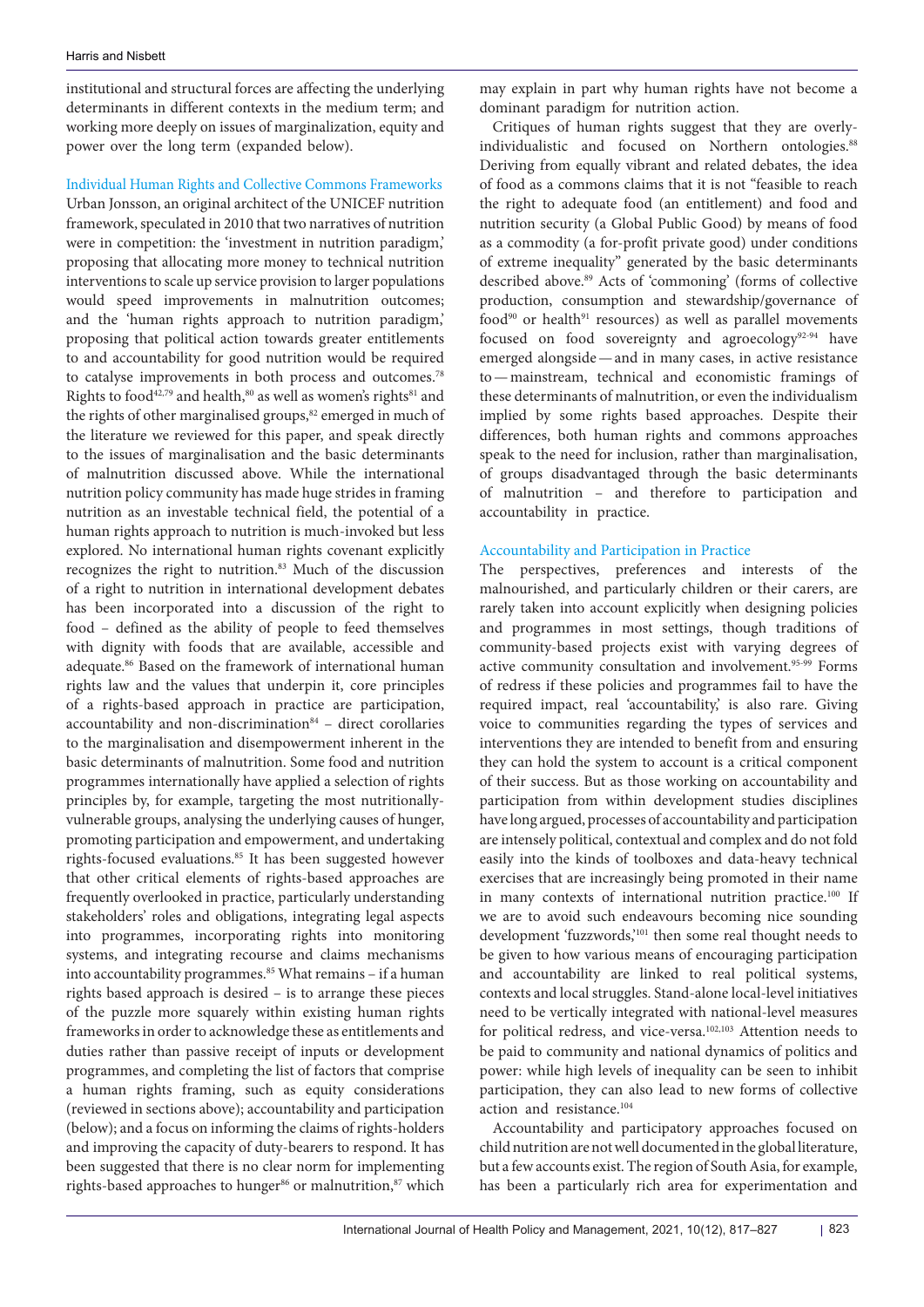innovation in this area $105$  – and examples range from broader structural attempts to address inadequacies in services, to community-level action focused on enhanced accountability and participation. The former includes India's Right to Food Movement, which paid particular attention to the need to 'universalise' and improve India's community nutrition programme, the Integrated Child Development Services.<sup>105,106</sup> As well as pursuing action through India's courts and political system and securing service provisions in the National Food Security Act, activists associated with the movement have been involved in community level 'social audits,' where government services are audited and examined at community public hearings. An non-governmental organization in the state of Odisha has been trialling such social audits for community nutrition and other National Food Security Act programmes, working with mothers and community health workers and bringing together communities in local village council meetings, while documenting the process for others to follow in a social audit training manual $[3]$ . Importantly, their activities have focused on not only on village-level issues, but raising systemic issues at district and state levels to concerned officials.35

An alternative or complement to accountability for existing government service provision are participatory approaches which bring communities and health workers together in a common process of diagnosis of local problems and locally practicable solutions. While they can and should be linked to more vertical strategies of accountability and redress, they are also helpful in situations where tackling more structural supply-side issues are not immediately achievable; and they can help in addressing the knowledge-poverty facing carers of children in many poor communities due to broader issues of marginalisation, lack of education and power.107,108

Examples of activism at the national and global level leading to improvements in the political priority accorded to nutrition are easier to find and are becoming well documented: see for example.109-111 The role that civil society actors have played in bringing attention to the issue – whether through a more emotive focus on child deaths, or focusing on the hard data in terms of levels of malnutrition such as stunted child growth – has been important in most of these cases. But a range of other factors – from evidence gathering, to finding the right ways to frame and communicate issues, to governance structures - have been shown to be important.<sup>112</sup> Frameworks used to assess agenda-setting and political commitment see for example<sup>113,114</sup> can be useful in focusing national or global actors on the combination of strategies to improve accountability and commitment to action likely to benefit children's nutritional status, while tools such as the Hunger and Nutrition Commitment Index can be used in conjunction with civil society activism to help reframe nutrition politically and garner action at national levels.<sup>115</sup>

#### **Conclusion**

This paper has laid out how and why basic social, economic and political factors are slowing declines in undernutrition in some populations, and driving a rapid nutrition transition in others. We have reviewed above with relation to aspects

of food, health and care how the fundamental capacities and resources available to different groups interact with changing demographic, economic and political trends and institutions, producing outcomes which at their root are embedded in social norms about power and position, influenced by ideas and ideologies in different contexts. Marginalization and social exclusion shape social standing and access to resources and power, and hence ability to ride waves of structural change in accessing good nutrition.

While there is a tendency to focus on certain aspects of marginalization such as gender and wealth in nutrition research and practice, poverty and patriarchy are not the only important 'basic determinants' for nutrition. Forms of exclusion from essential goods, services, resources and politics can be based on a number of socio-biological or socio-spatial criteria including gender, ethnicity, age, disability, sexual orientation, or geographic location, among others.116 In many cases, these causes of discrimination are multiple and intersecting; they accrue over time to particular groups to become the systemic differences in life chances we tend to assume are a natural facet of poverty or malnutrition. Social epidemiologists familiar with this field have used the term 'embodiment' to describe "how we literally incorporate, biologically, the material and social world in which we live, from conception to death."117 Children's bodies in particular become the agents via which social and material deficits are passed from one generation to another – with children born to malnourished mothers more likely to suffer birth irregularities of danger to both mother and child, be lower birthweight and be malnourished through their childhood.<sup>5</sup> Such early embodied disadvantage only becomes entrenched throughout the lifecourse for the marginalized; where ill health and malnutrition leads to lost education, employment and income – or increased expenditure on healthcare treatment and emergencies – this can lead already vulnerable families into further cycles of deprivation which are hard to escape.<sup>2</sup>

Acknowledging the basic determinants as unnatural and avoidable systemic processes which drain particular groups of resources and power is key to understanding and addressing them.118 Many of the basic determinants of malnutrition affect children not as individuals but as part of families and groups that exist in specific social, economic and political contexts which condition access to the resources that enable good nutrition. In assessing and addressing the basic determinants therefore, it is important to understand the particular circumstances of different population groups and their access to programmes and services, and to social and political redress that have been well described in literatures on human rights and the collective commons, among others.

While we draw here on thinking from development studies and its allied disciplines, the basic determinants are littlestudied with relation explicitly to nutrition.<sup>119</sup> We suggest that more research is needed to understand how the basic determinants affect nutrition in different population groups in different contexts, drawing on work exploring these issues in other development disciplines. For nutrition practice, we suggest that policy-makers and programmers assess these basic determinants in any context analysis before action, and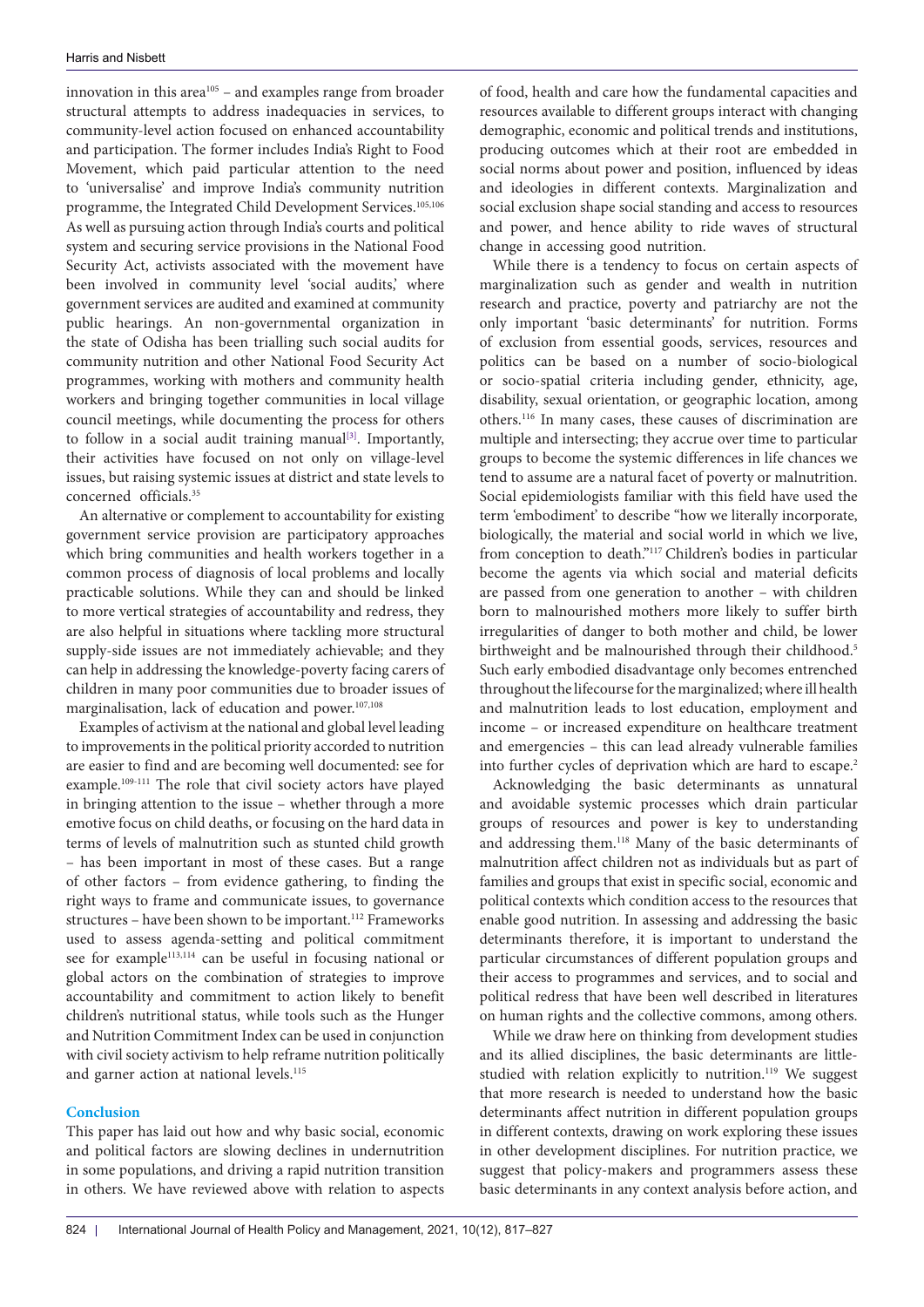evaluate their contribution to differential programme impacts for different groups; and pay explicit attention to addressing marginalization and inequity underpinning power disparities in the longer term. The framework presented in this paper suggests specific areas within the basic determinants for the focus of research and practice, and frameworks such as human rights and the commons offer ideas on participation and accountability to address the basic determinants in action.

Challenges remain for the nutrition sector with regards to securing explicit acknowledgement of dimensions of power and inequity – in families, societies, political systems and food systems – that are essential in both driving and tackling the basic determinants; yet achieving this recognition is not in the interests of the powerful. Reports such as the WHO Commission on the Social Determinants of Health<sup>28,36</sup> have moved such targeted approaches to the mainstream – though as adherents have pointed out, the project of health equity is a continual struggle against broader structural trends such as the global financial crisis.<sup>80,120</sup>

Action on the basic determinants requires acknowledgement that local settings and ideas matter, and that there will never be a one-size-fits-all model for eliminating malnutrition. Despite this focus on the local, broad patterns can be identified and we have laid these out as the basic determinants of malnutrition; tackling these basic determinants has the potential for larger impact on nutrition that is more sustainable than solely addressing technical interventions to the underlying and immediate causes, and addressing the basic determinants is a clear ethical and development imperative itself. These basic issues are however less tractable and more difficult to address in short funding and political cycles, requiring sustained action over the longer term both from above (policy) and below (resistance). We have shown here that the basic determinants are not a black box of 'context,' but can be broken down into comprehensible issues that are amenable to change, and should be considered explicitly in research and action to reduce the global burden of malnutrition.

## **Acknowledgements**

The authors thank Manmeet Kuar for conducting the literature review on which this paper was based.

#### **Ethical issues**

Not applicable.

#### **Competing interests**

Authors declare that they have no competing interests.

#### **Authors' contributions**

JH and NN together contributed all conceptual and empirical work, and undertook all writing and editing of this manuscript.

#### **Funding**

Funding was provided by UNICEF as part of the State of the World's Children Report background paper process.

#### **Endnotes**

<span id="page-8-0"></span>[1] In Koraput district in Odisha, for example, only 58.4% of mothers reported receiving the recommended minimum number of 4 antenatal care visits during pregnancy, compared to 81.8% in Puri district. Likewise 67.1% of children had received a full set of immunisations in Koraput, compared to 88.2% in Puri. All data from POSHAN District Nutrition Profiles<http://poshan.ifpri.info>, drawing on

IIPS 2016, UNICEF 2016.

<span id="page-8-1"></span><sup>[2]</sup> The Bangladesh Demographic and Health Survey reported a rate of 36% in 2014 and 31% in 2018.

<span id="page-8-2"></span>[3] [http://nirdpr.org.in/nird\\_docs/socialaudit/English-sa.pdf.](http://nirdpr.org.in/nird_docs/socialaudit/English-sa.pdf.)

#### **References**

- 1. United Nations Children's Fund (UNICEF). *Strategy for Improved Nutrition of Children and Women in Developing Countries*.: UNICEF; 1990.
- 2. Black RE, Alderman H, Bhutta ZA, et al. Maternal and child nutrition: building momentum for impact. *Lancet*. 2013;382(9890):372-375. doi:[10.1016/s0140-6736\(13\)60988-5](https://doi.org/10.1016/s0140-6736(13)60988-5)
- 3. Popkin BM, Corvalan C, Grummer-Strawn LM. Dynamics of the double burden of malnutrition and the changing nutrition reality. *Lancet*. 2020; 395(10217):65-74. doi[:10.1016/s0140-6736\(19\)32497-3](https://doi.org/10.1016/s0140-6736(19)32497-3)
- Scrinis G. Reframing malnutrition in all its forms: a critique of the tripartite classification of malnutrition. *Glob Food Sec*. 2020;26:100396. doi[:10.1016/j.gfs.2020.100396](https://doi.org/10.1016/j.gfs.2020.100396)
- 5. Wells JC, Sawaya AL, Wibaek R, et al. The double burden of malnutrition: aetiological pathways and consequences for health. *Lancet*. 2020;395(10217):75-88. doi[:10.1016/s0140-6736\(19\)32472-9](https://doi.org/10.1016/s0140-6736(19)32472-9)
- 6. Wells JC. Maternal capital and the metabolic ghetto: an evolutionary perspective on the transgenerational basis of health inequalities. *Am J Hum Biol*. 2010;22(1):1-17. doi[:10.1002/ajhb.20994](https://doi.org/10.1002/ajhb.20994)
- 7. Nisbett N. Understanding the nourishment of bodies at the centre of food and health systems-systemic, bodily and new materialist perspectives on nutritional inequity. *Soc Sci Med*. 2019;228:9-16. doi[:10.1016/j.](https://doi.org/10.1016/j.socscimed.2019.02.041) [socscimed.2019.02.041](https://doi.org/10.1016/j.socscimed.2019.02.041)
- 8. Baethge C, Goldbeck-Wood S, Mertens S. SANRA-a scale for the quality assessment of narrative review articles. *Res Integr Peer Rev*. 2019;4:5. doi[:10.1186/s41073-019-0064-8](https://doi.org/10.1186/s41073-019-0064-8)
- 9. Longhurst R. Introduction: universal development–research and practice. In: Longhurst R, ed. *Has Universal Development Come of Age?* IDS Bulletin*.* 2017;48(1A):1-24.
- 10. Friel S, Ford L. Systems, food security and human health. *Food Secur*. 2015;7(2):437-451. doi[:10.1007/s12571-015-0433-1](https://doi.org/10.1007/s12571-015-0433-1)
- 11. Lancet. Executive summary of the lancet maternal and child nutrition series. *Lancet*. 2013;382(9890):1-12.
- 12. United Nations Children's Fund (UNICEF). *UNICEF's Approach to Scaling Up Nutrition for Mothers and Their Children*. UNICEF; 2015.
- 13. Development Initiatives. 2018 Global Nutrition Report: Shining a Light to Spur Action on Nutrition. 2018.
- 14. Bourdieu P, Nice R. *Distinction: A Social Critique of the Judgement of Taste*. London: Routledge & Kegan Paul; 1984.
- 15. Scoones I. *Sustainable Rural Livelihoods: A Framework for Analysis*. IDS Working Paper 72. 1998.
- 16. McMichael P. A food regime genealogy. *J Peasant Stud*. 2009;36(1):139- 169. doi:[10.1080/03066150902820354](https://doi.org/10.1080/03066150902820354)
- 17. Blouin C, Hawkes C, Henson S, Drager N, Dube L. Trade, Health and Dietary Change. In: Hawkes C, Blouin C, Henson S, Drager N, Dube L, eds. *Trade, Food, Diet and Health: Perspectives and Policy Options*. Chichester: Wiley-Blackwell; 2010.
- 18. Berry BJ. *The Human Consequences of Urbanisation*. London: Macmillan International Higher Education; 2015.
- 19. Bettini G. Climate migration as an adaption strategy: de-securitizing climate-induced migration or making the unruly governable? *Crit Stud Secur*. 2014;2(2):180-195. doi:[10.1080/21624887.2014.909225](https://doi.org/10.1080/21624887.2014.909225)
- 20. Foucault M. *The Archaeology of Knowledge*. Vol 2002. Gallimard; 1969.
- 21. Rawls J. *A Theory of Justice*. Harvard University Press; 2009.
- 22. Gaventa J. *Power after Lukes: An Overview of Theories of Power Since Lukes and Their Application to Development*. Brighton: Participation Group, Institute of Development Studies; 2003.
- 23. Sen A. *Development as Freedom*. Oxford: Oxford University Press; 1999.
- 24. Global Nutrition Report. *2018 Global Nutrition Report: Shining a Light to Spur Action on Nutrition*. 2018.
- 25. Harris J, Huynh P, Nguyen HT, et al. Nobody left behind? Equity and the drivers of stunting reduction in Vietnamese ethnic minority populations. *Food Security*. Forthcoming.
- 26. Headey D, Hoddinott J, Park S, Drivers of nutritional change in four South Asian countries: a dynamic observational analysis. *Matern Child Nutr*. 2016;12(Suppl 1):210-218. doi:[10.1111/mcn.12274](https://doi.org/10.1111/mcn.12274)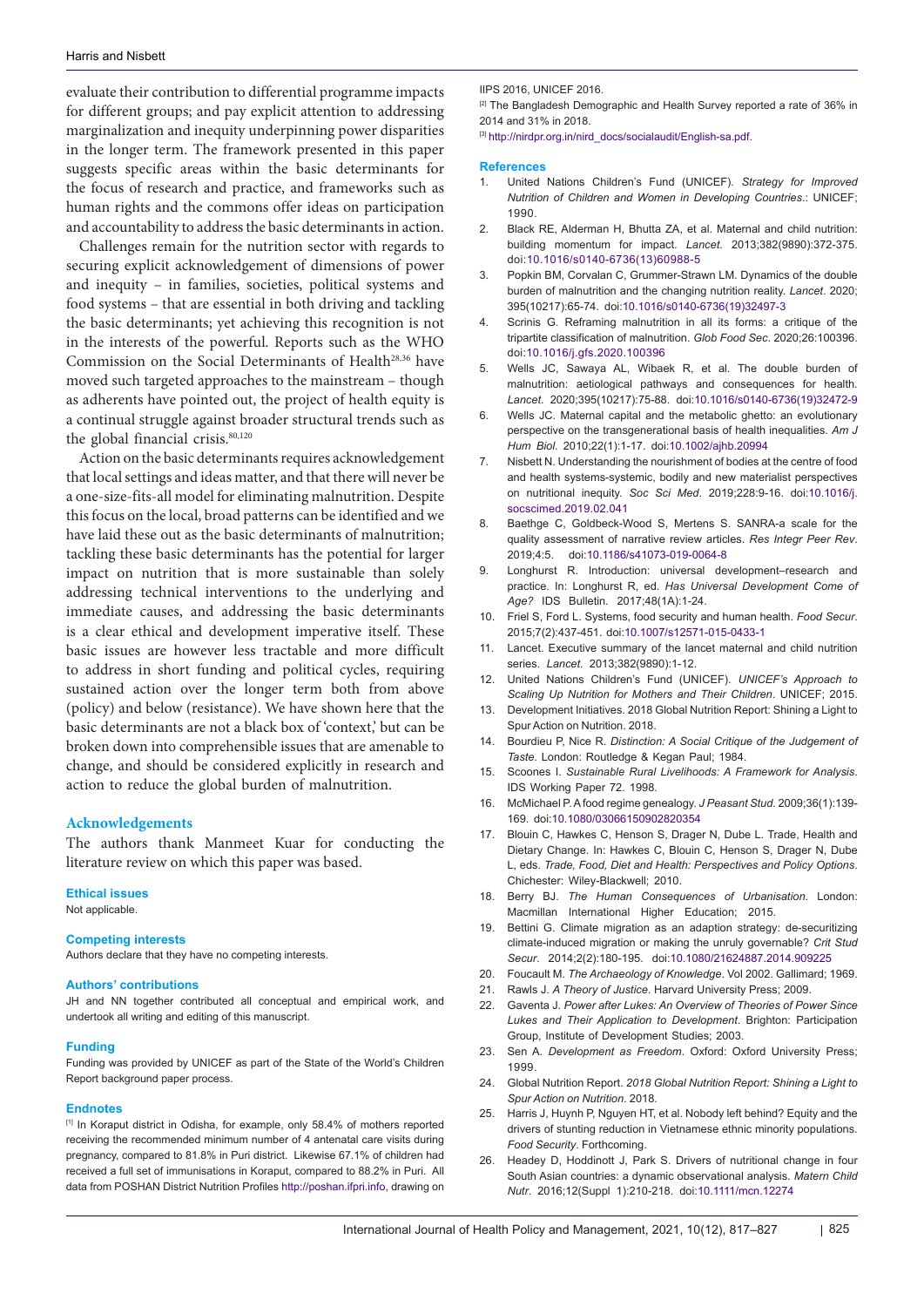- 27. Marphatia AA, Cole TJ, Grijalva-Eternod C, Wells JCK. Associations of gender inequality with child malnutrition and mortality across 96 countries. *Glob Health Epidemiol Genom*. 2016;1:e6. doi[:10.1017/](https://doi.org/10.1017/gheg.2016.1) [gheg.2016.1](https://doi.org/10.1017/gheg.2016.1)
- 28. Marmot M, Friel S, Bell R, Houweling TA, Taylor S. Closing the gap in a generation: health equity through action on the social determinants of health. *Lancet*. 2008;372(9650):1661-1669. doi[:10.1016/s0140-](https://doi.org/10.1016/s0140-6736(08)61690-6) [6736\(08\)61690-6](https://doi.org/10.1016/s0140-6736(08)61690-6)
- 29. Braveman P, Gruskin S. Defining equity in health. *J Epidemiol Community Health*. 2003;57(4):254-258. doi:[10.1136/jech.57.4.254](https://doi.org/10.1136/jech.57.4.254)
- 30. Victora CG, Wagstaff A, Schellenberg JA, Gwatkin D, Claeson M, Habicht JP. Applying an equity lens to child health and mortality: more of the same is not enough. *Lancet*. 2003;362(9379):233-241. doi[:10.1016/](https://doi.org/10.1016/s0140-6736(03)13917-7) [s0140-6736\(03\)13917-7](https://doi.org/10.1016/s0140-6736(03)13917-7)
- 31. Wagstaff A, Bustreo F, Bryce J, Claeson M. Child health: reaching the poor. *Am J Public Health*. 2004;94(5):726-736. doi[:10.2105/](https://doi.org/10.2105/ajph.94.5.726) [ajph.94.5.726](https://doi.org/10.2105/ajph.94.5.726)
- 32. Kohli N, Avula R, van den Bold M, et al. Reprint of "what will it take to accelerate improvements in nutrition outcomes in Odisha? learning from the past". *Glob Food Sec*. 2017;13:38-48. doi[:10.1016/j.gfs.2017.04.002](https://doi.org/10.1016/j.gfs.2017.04.002)
- 33. International Institute for Population Studies. *National Family Health Survey (NFHS-4).* Mumbai: IIPS; 2017.
- 34. Rapid Survey on children 2013-2014. Government of India: Ministry of Women and Child Development; 2016.
- 35. Gordon J, Tranchant JP, Casu L, Mitchell B, Nisbett N. *APPI/SPREAD Collective Action for Nutrition Social Audit Programme Odisha, India: Final Evaluation Report*. Brighton, UK: Institute of Development Studies; 2019.
- 36. Marmot M. Achieving health equity: from root causes to fair outcomes. *Lancet*. 2007;370(9593):1153-1163. doi[:10.1016/s0140-](https://doi.org/10.1016/s0140-6736(07)61385-3) [6736\(07\)61385-3](https://doi.org/10.1016/s0140-6736(07)61385-3)
- 37. Peters DH, Garg A, Bloom G, Walker DG, Brieger WR, Rahman MH. Poverty and access to health care in developing countries. *Ann N Y Acad Sci*. 2008;1136:161-171. doi:[10.1196/annals.1425.011](https://doi.org/10.1196/annals.1425.011)
- 38. Drimie S, Yosef S. Reducing risk, strengthening resilience: social protection and nutrition. In: Gillespie S, Hodge J, Yosef S, Pandya-Lorch R, eds. *Nourishing Millions: Stories of Change in Nutrition*. International Food Policy Research Institute (IFPRI); 2016:65-72.
- 39. FAO, IFAD, UNICEF, WFP, WHO. *The State of Food Security and Nutrition in the World 2017: Building Resilience for Peace and Food Security*. FAO; 2017.
- 40. UNICEF, WHO, World Bank. *Levels and Trends in Child Malnutrition*. UNICEF; 2018.
- 41. Development Initiatives. *Global Nutrition Report 2017: Actions and Accountability to Advance Nutrition and Sustainable Development*. Development Initiatives; 2017.
- 42. De Schutter O. The right to adequate nutrition. *Development*. 2014;57(2):147-154. doi[:10.1057/dev.2014.64](https://doi.org/10.1057/dev.2014.64)
- 43. Friedman H, McMichael P. Agriculture and the state system: the rise and decline of national agricultures, 1870 to the present. *Sociol Ruralis*. 1989;29(2):93-117. doi:[10.1111/j.1467-9523.1989.tb00360.x](https://doi.org/10.1111/j.1467-9523.1989.tb00360.x)
- 44. McMichael P. A food regime analysis of the 'world food crisis.' *Agric Human Values*. 2009;26(4):281. doi:[10.1007/s10460-009-9218-5](https://doi.org/10.1007/s10460-009-9218-5)
- 45. Mooney P. *Too Big to Feed: Exploring the Impacts of Mega-Mergers, Consolidation and Concentration of Power in the Agri-Food Sector*. IPES; 2017.
- 46. Leach M, Nisbett N, Cabral L, Harris J, Hossain N, Thompson J. Food politics and development. *World Dev*. 2020;134:105024. doi:[10.1016/j.](https://doi.org/10.1016/j.worlddev.2020.105024) [worlddev.2020.105024](https://doi.org/10.1016/j.worlddev.2020.105024)
- 47. Margulis ME. Trading out of the global food crisis? the World Trade Organization and the geopolitics of food security. *Geopolitics*. 2014; 19(2):322-350. doi:[10.1080/14650045.2014.920233](https://doi.org/10.1080/14650045.2014.920233)
- 48. Howard PH. *Concentration and Power in the Food System: Who Controls What We Eat?* Vol 3. London: Bloomsbury Academic; 2016.
- 49. Thow AM, Jones A, Hawkes C, Ali I, Labonté R. Nutrition labelling is a trade policy issue: lessons from an analysis of specific trade concerns at the World Trade Organization. *Health Promot Int*. 2018;33(4):561-571. doi[:10.1093/heapro/daw109](https://doi.org/10.1093/heapro/daw109)
- 50. Baker P, Machado P, Santos T, et al. Ultra-processed foods and the nutrition transition: global, regional and national trends, food systems transformations and political economy drivers. *Obes Rev*. 2020; 21(12):e13126. doi:[10.1111/obr.13126](https://doi.org/10.1111/obr.13126)
- 51. Friel S, Baker P, Thow AM, Gleeson D, Townsend B, Schram A. An exposé of the realpolitik of trade negotiations: implications for population nutrition. *Public Health Nutr*. 2019;22(16):3083-3091. doi:[10.1017/](https://doi.org/10.1017/s1368980019001642) [s1368980019001642](https://doi.org/10.1017/s1368980019001642)
- 52. Hawkes C, Harris J, Gillespie S. Urbanization and the nutrition transition. In: *2017 Global Food Policy Report*. Washington, DC: International Food Policy Research Institute (IFPRI); 2017:34-41. doi:[10.2499/9780896292529\\_04](https://doi.org/10.2499/9780896292529_04 )
- 53. Salm L, Nisbett N, Cramer L, Gillespie S, Thornton P. How climate change interacts with inequity to affect nutrition. *Wiley Interdiscip Rev Clim Change*. 2020;e696. doi:[10.1002/wcc.696](https://doi.org/10.1002/wcc.696).
- 54. Global Panel on Agriculture and Food Systems for Nutrition. *Food systems and diets: Facing the challenges of the 21st century.* London, UK: Global Panel on Agriculture and Food Systems for Nutrition; 2016.
- 55. Friedmann H. Distance and durability: shaky foundations of the world food economy. *Third World Q*. 1992;13(2):371-383. doi:[10.1080/01436599208420282](https://doi.org/10.1080/01436599208420282)
- 56. Hossain N. Inequality, hunger, and malnutrition: Power matters. In: von Grebmer K, ed. *2017 Global Hunger Index: The Inequalities of Hunger*. Washington, DC: International Food Policy Research Institute; 2017:25- 29.
- 57. IFAD. Bangladesh Haor infrastructure and livelihood improvement project enabling poor people to adapt to climate change project design report. Volume I: Main Report. Vol. Report No.: 2263-BD. IFAD; 2011.
- 58. Chowdhury IA, Kamal MM, Haque N, Islam MN, Akter S. Patterns of co-operation in community based fishery management: a sociological study on the people of Hail Haor. *Asian Soc Sci*. 2012;8(15):222-234. doi:[10.5539/ass.v8n15p222](https://doi.org/10.5539/ass.v8n15p222)
- 59. Ahmed I, Deaton BJ, Sarker R, Virani T. Wetland ownership and management in a common property resource setting: a case study of Hakaluki Haor in Bangladesh. *Ecol Econ*. 2008;68(1-2):429-436. doi:[10.1016/j.ecolecon.2008.04.016](https://doi.org/10.1016/j.ecolecon.2008.04.016)
- 60. Nisbett N, Longhurst R, Barnett I, et al. *Impact Evaluation of the DFID Programme to Accelerate Improved Nutrition for the Extreme poor in Bangladesh: Final Report*. Brighton: MQSUN; 2016.
- 61. Nisbett N, Davis P, Yosef S, Akhtar N. Bangladesh's story of change in nutrition: strong improvements in basic and underlying determinants with an unfinished agenda for direct community level support. *Glob Food Sec*. 2017;13:21-29. doi:[10.1016/j.gfs.2017.01.005](https://doi.org/10.1016/j.gfs.2017.01.005)
- 62. Weiler AM, Hergesheimer C, Brisbois B, Wittman H, Yassi A, Spiegel JM. Food sovereignty, food security and health equity: a metanarrative mapping exercise. *Health Policy Plan*. 2015;30(8):1078-1092. doi[:10.1093/heapol/czu109](https://doi.org/10.1093/heapol/czu109)
- 63. Gaventa J. Finding the spaces for change: a power analysis. *IDS Bull*. 2006;37(6):23-33. doi[:10.1111/j.1759-5436.2006.tb00320.x](https://doi.org/10.1111/j.1759-5436.2006.tb00320.x)
- 64. Shelton BA, John D. The division of household labor. *Annu Rev Sociol*. 1996;22(1):299-322. doi[:10.1146/annurev.soc.22.1.299](https://doi.org/10.1146/annurev.soc.22.1.299)
- 65. OECD. *Doing Better for Families*. OECD; 2011.
- 66. Olivetti C, Petrongolo B. The economic consequences of family policies: lessons from a century of legislation in high-income countries. *J Econ Perspect*. 2017;31(1):205-230. doi[:10.1257/jep.31.1.205](https://doi.org/10.1257/jep.31.1.205)
- 67. International Labour Organization (ILO). *World Employment and Social Outlook: Trends for Women 2018*. Geneva: ILO; 2018.
- 68. Knodel J, Loi VM, Jayakody R, Huy VT. Gender roles in the family: change and stability in Vietnam. *Asian Popul Stud*. 2005;1(1):69-92. doi[:10.1080/17441730500125888](https://doi.org/10.1080/17441730500125888)
- 69. Smith L, Haddad LJ. *Explaining Child Malnutrition in Developing Countries: A Cross-Country Analysis*. Vol 111. International Food Policy Research Institute (IFPRI); 2000.
- 70. Komatsu H, Malapit HJL, Theis S. Does women's time in domestic work and agriculture affect women's and children's dietary diversity? evidence from Bangladesh, Nepal, Cambodia, Ghana, and Mozambique. *Food Policy*. 2018;79:256-270. doi[:10.1016/j.foodpol.2018.07.002](https://doi.org/10.1016/j.foodpol.2018.07.002)
- 71. Johnston D, Stevano S, Malapit HJ, Hull E, Kadiyala S. Review: time use as an explanation for the agri-nutrition disconnect: evidence from rural areas in low and middle-income countries. *Food Policy*. 2018;76:8- 18. doi[:10.1016/j.foodpol.2017.12.011](https://doi.org/10.1016/j.foodpol.2017.12.011)
- 72. Sear R, Mace R. Who keeps children alive? a review of the effects of kin on child survival. *Evol Hum Behav*. 2008;29(1):1-18. doi[:10.1016/j.](https://doi.org/10.1016/j.evolhumbehav.2007.10.001) [evolhumbehav.2007.10.001](https://doi.org/10.1016/j.evolhumbehav.2007.10.001)
- 73. Clark S, Madhavan S, Cotton C, Beguy D, Kabiru C. Who helps single mothers in Nairobi? the role of kin support. *J Marriage Fam*. 2017;